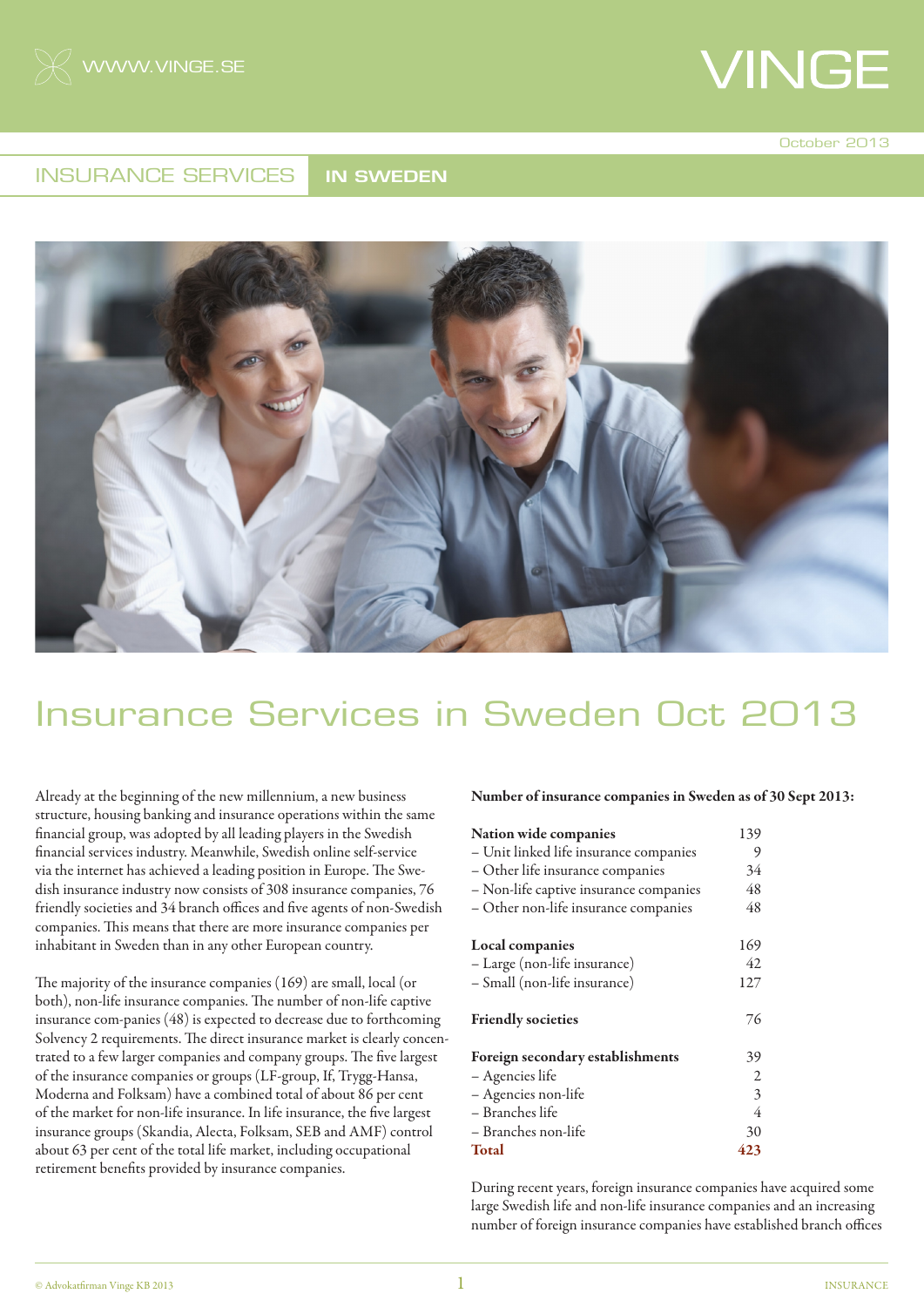on the Swedish market. The following is a brief summary of some of the main features of the Swedish regulations affecting foreign insurers with existing or contemplated business activities in Sweden. The summary is merely a general description of certain major aspects and consequently it does not deal with all aspects that will need to be taken into account when considering insurance business activities in Sweden. Professional advice should be obtained on a case-by-case basis, and the contents of this publication should not be relied on alone. The summary is presented by Vinge in cooperation with the Association of Foreign Insurance Companies in Sweden.

#### 1. Provision of services in Sweden

#### 1.1 Establishing an insurance company

To establish a new Swedish insurance company limited by shares, the founders must apply for authorisation from the Swedish Financial Supervisory Authority (the SFSA). The application will be evaluated on the merits of the management and the owners controlling 10 percent or more of the share capital or votes, as well as the nature of the planned business and the amount of capital. As of April 1, 2011, when the new Swedish Insurance Business Act entered into force, an already existing Swedish company limited by shares may also obtain a permit to conduct insurance business.

#### 1.2 Acquiring a Swedish insurance company

Acquisitions, both Swedish and foreign, of qualified holdings in Swedish insurance companies, require a permit from the SFSA. A permit must be obtained when any of the thresholds of 10 per cent, 20 per cent, 30 per cent or 50 per cent of the share capital or the votes are reached.

#### 1.3 Branch offices or general agencies

In accordance with the Foreign Insurance Activities Act (the FIAA), an insurer or reinsurer domiciled within the European Economic Area (the EEA) may establish an agency or branch in Sweden without prior Swedish authorisation. This is subject to certain notification procedures involving the authorities of its home state. Insurers domiciled outside the EEA are subject to more restrictive regulations. They may practise business in Sweden if they have obtained a licence. Their business may be conducted through an agency or a branch, but only if a major deposit is made with a Swedish bank. Agreements between Switzerland and the European Union enable Swiss non-life insurance undertakings to be authorised to establish either an agency or a branch in Sweden without a deposit.

#### 1.4 Cross-border services

Sweden, subject to authorisation by their home state and notification to the home-state authority. "Passive" provision of insurance services (i.e. the provision of insurance services on the sole initiative of the client) from the EEA is also regarded as a cross-border activity and is subject to notification. Motor insurance providers are required to appoint a Swedish claims settlement representative entrusted with the necessary powers to settle claims on behalf of the provider. In addition, motor insurance providers must certify that they have joined and participated in financing the Swedish Association of Motor Insurers.

Insurers domiciled outside the EEA may provide cross-border services in Sweden only through intermediation by an insurer licensed in Sweden and subject to a specific permit from the SFSA. Non-EEA insurers (but not EEA-insurers), however, are entitled to provide "passive" insurance services.

#### 1.5 Insurance mediation

On July 1, 2005, the Swedish Insurance Mediation Act took effect, implementing the EU Directive on Insurance Mediation (2002/92/EC). The Act establishes a number of professional requirements for SFSA authorisation, including that the insurance or reinsurance intermediary:

- 1. Must not have been declared bankrupt.
- 2. Must have a clean police record in relation to serious criminal offences linked to crimes against property or other crimes related to financial activities, and must act conscientiously in economical matters.
- 3. Must possess the necessary general, commercial and professional knowledge and ability.
- 4. Must be covered by professional indemnity insurance or some other comparable guarantee against liability arising out of professional negligence.

Under the Swedish Insurance Mediation Act, only individuals of Swedish nationality or legal entities incorporated in Sweden may register as intermediaries. Subject to certain notification procedures, however, insurance and reinsurance intermediaries registered in other EEA states may be able to conduct business in Sweden cross-border or by establishing a branch. Insurance or reinsurance intermediaries outside the EEA may only provide insurance mediation from a Swedish branch if they have obtained a licence from the SFSA. Among other things, the Swedish Insurance Mediation Act stipulates certain information requirements vis-à-vis the customer, which must be met prior to signing an insurance agreement, as well as an obligation for intermediaries to comply with good commercial standards and to warn against inappropriate deals.

#### 1.6 Business requirements for Swedish insurance companies

A Swedish insurance company may not engage in business other than insurance business and activities that are connected with insurance business (such as claims handling, investment management etc). However, Swedish life insurance companies are able to combine unit-linked life insurance business with regular life insurance business. Further, both life and non-life insurance companies may provide short-term health and accident insurance.

Swedish insurance companies must meet specific requirements of stability and liquidity, and have control over insurance, investment and business risks. The business shall also be conducted to a specified professional level and claims shall be handled in good order and with fair settlements. The SFSA is entitled to investigate the business of an insurance company to ensure that the company meets these requirements.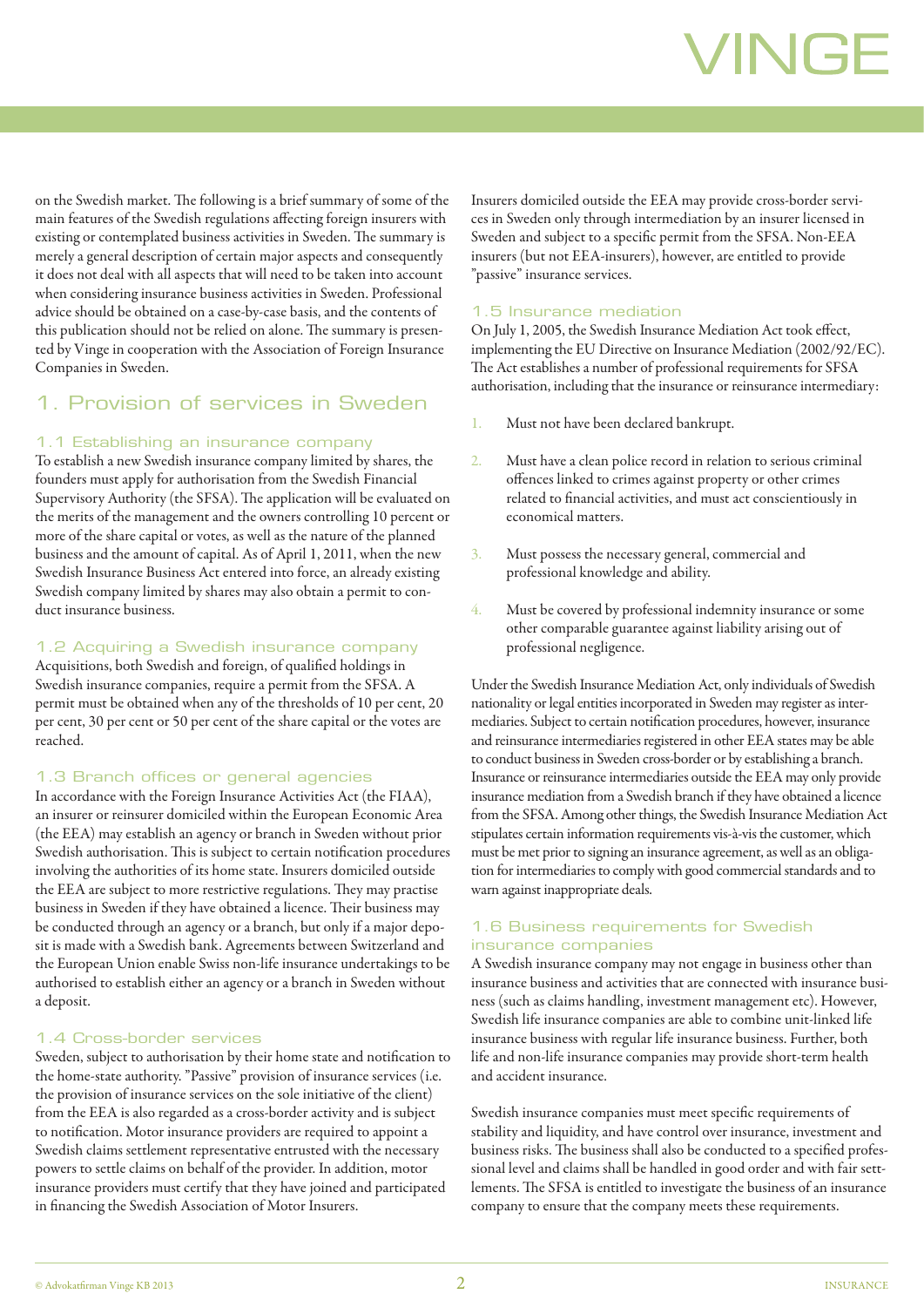#### 2. Financial status and investment restrictions

#### 2.1 Financial status

With regard to non-Swedish insurers domiciled within the EEA, the solvency regulations of the member state in which the undertaking's head office is located apply to all the undertaking's activities, including those of a Swedish branch or agency. Swedish insurance companies and Swedish agencies of insurance companies domiciled outside the EEA are liable to maintain sufficient basic funds (capital base). These must reach a certain solvency margin in proportion to the extent of the business. Further, the company must have a sufficient "buffer" (security margin) in addition to the solvency margin.

The capital base should also be sufficient in relation to other companies in the same "insurance group" (i.e., a group of companies where an insurance company (i) owns 20 per cent or more of another insurance or reinsurance company; or (ii) is a subsidiary of an insurance holding company, a non-Swedish reinsurance company or a non-EEA insurance company).

Following application to the SFSA, subordinated loans may be included in the calculation of the capital base. As of March 1, 2007, however, the possibility to include subordinated loans in the capital base has been limited to a maximum of 50 per cent of the lower of the capital base and the solvency margin.

With regard to non-life insurance companies and life insurance companies that may distribute profits to their shareholders, a specific guarantee fund is required. Life insurance companies that are not dividend-paying companies shall have a specific consolidation fund. With regard to insurance companies involved in credit risk insurance, an equalisation reserve is also required. Swedish agencies of insurers domiciled outside the EEA are liable to maintain a bank deposit.

The SFSA applies a "traffic-light" stress-test to ensure that the solvency will survive a "worst-case" scenario. The traffic light tests are applied to all insurance companies and include both financial and insurance risks.

Naturally, most regulations related to solvency issues will be substantially changed when Sweden implements the EU Solvency II Directive. The implementation measures are expected to be adopted during 2014 and to enter into force in 2016–2017. However, in preparation for Solvency II, the European Insurance and Occupational Pensions Authority (EIOPA) has issued guidelines on system of governance, forward looking assessment of own risks (ORSA), submission of information to local authorities and pre-application for internal models. As of 1 January 2014, all national competent authorities are expected to ensure that insurance companies take steps towards implementing the regulatory framework addressed in the guidelines.

#### 2.2 Investment restrictions

Under Swedish law an insurance company shall, with regard to investments matching the technical provisions, consider the nature of its liabilities and diversify its investments as appropriate with the aim of limiting risks, such as currency risks. In addition, there are a number of specific restrictions with regard to the investment of funds that match

the technical provisions. However, life insurance companies that qualify as Institutions for Occupational Retirement Provisions (IORP) shall instead adhere to the "prudent person rule" implemented pursuant to the EU Pension Funds (IORP) Directive (2003/41/EC). Due to the forthcoming implementation of the EU Solvency II Directive, the future possibilities for Swedish life insurance companies to apply the IORP Directive is uncertain.

Assets that match the technical provisions shall be located within the EEA if the risks are located (non-life insurance) or if the activities are conducted (life insurance) within the EEA. In other cases they shall be located in Sweden. Notwithstanding these restrictions, insurance companies are allowed to invest in assets located outside the EEA as long as the investment is safe and does not undermine Swedish priority rules (i.e., rules which aim to secure the policyholders' rights to the assets in case of insolvency). Swedish agencies of non-EEA insurers shall hold assets that match the technical provisions, in Sweden.

#### 2.3 Loans and distributions

Until January 1, 2000, Swedish life insurance companies were not allowed to distribute their profits to their shareholders or guarantors, or issue profit-related debt instruments. In addition, no insurance company, whether life or non-life, was allowed to issue convertible bonds. Today both non-life insurance companies and dividend-paying life insurance companies are allowed to issue convertible bonds and debt instruments with detachable warrants. Since January 1, 2000, life insurance companies limited by shares have been entitled, subject to certain conditions, to distribute dividends to their shareholders. This rule, however, applies only to life insurance companies licensed after December 31, 1999, and life insurance companies licensed prior to that date that have converted their businesses to dividend-paying businesses (demutualisation). Life insurance companies limited by shares that have not been demutualised, are generally referred to as "hybrid companies".

Irrespective of the choice of debt instrument, fundraising through loans is allowed only if the funds are needed for the insurance activity as such or to render the fund management more effective. Substantial loans for the financing of capital investments are generally not allowed.

A hybrid life insurance company that decides to convert to a dividendpaying structure (demutualisation) must change its articles of association, which requires the approval, after a voting procedure, of a certain percentage of the policyholders. In addition, the company must distribute, or at least allocate, its bonus funds (i.e., earnings from earlier financial years, and other policyholder surplus within the company) to the policyholders. The SFSA must also consent to the conversion. The demutualisation of three life insurance companies has been granted (Handelsbanken Life in 2001 and SPP Life and Nordea Life in 2005). In 2010, however, after an initial denial of its application for demutualisation, LF Life decided to abandon its demutualisation plans. LF Life was soon followed by Skandia Life. The latter company went even further and decided to abandon its hybrid structure and convert to a pure mutual one.

In 2006, a Swedish government committee suggested that all hybrid life insurance companies should be required to convert either to a pure mutual (remutualised) or to a divided-paying (demutualised) structure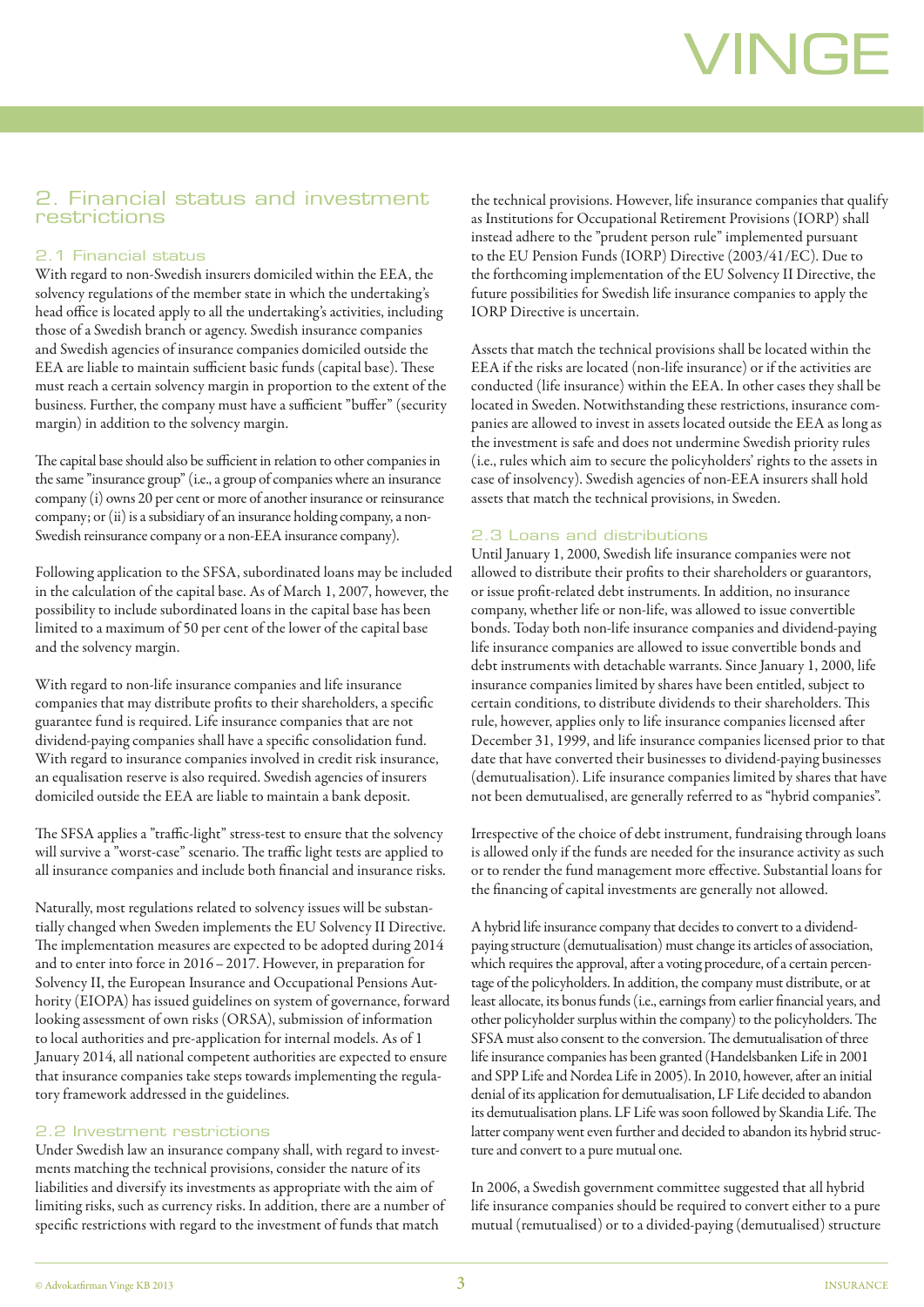and several measures that will facilitate such conversions were proposed. In 2012, a new committee concluded that it is possible to reduce the risks for conflicts of interest between policyholders and shareholders in hybrid companies (mainly due to the confusion between risk capital and policyholder capital) without forcing hybrid companies to either remutualise or demutualise. However one of the difficulties in relation hereto (in particular with consideration to the forthcoming implementation of the EU Solvency II Directive) is that policyholder bonuses that are not yet due for payment represent a substantial part of the capital base in hybrid companies. Basically, this highly sensible issue still remains unsolved.

#### 2.4 Priority rights

As of 1 January 2006, Sweden has implemented the EU Directive on the Reorganisation and Winding Up of Insurance Undertakings (2001/17/EC). According to the Swedish priority regulations, all policyholders (including ceding insurance companies in relation to reinsurance providers) will have priority rights to the assets that meet the technical provisions.

#### 2.5 Actuaries

All insurance technical calculations in Swedish insurance companies (both life and non-life) shall be made under the supervision of an actuary. A non-Swedish actuary is able to serve as an actuary in a Swedish insurance company if he or she meets the standards that the International Association of Actuaries imposes. The actuary must have "sufficient knowledge" of the Swedish language and at least three years of professional experience.

#### 3. Supervision

#### 3.1 EEA insurers

Insurance companies domiciled within the EEA with branches or general agencies in Sweden, or providing cross-border services in Sweden, are subject to financial supervision (i.e., where appropriate, supervision of solvency, technical provisions and assets covering technical provisions) from their home state but are still liable to provide the SFSA with certain information, although not on a continuous basis. In addition hereto, the SFSA monitors the organisation of compliance functions and claims adjustment and complaint procedures of EEA branches and general agencies in Sweden.

Thus, the SFSA has published general guidelines for management and control in English where the SFSA provides advice on how to ensure good compliance, how an independent monitoring function or internal control should be organised and how outsourcing should be managed. The SFSA also provides recommendations in English for complaints management, where the SFSA advises companies to have complaints managers and to register the complaints they receive.

#### 3.2 Non-EEA insurers

The main rule regarding Swedish agencies and branches of undertakings domiciled outside the EEA is that the entire activity in Sweden is to be supervised by the SFSA. If the insurer has established an agency or a branch in another EEA member state the supervision may, after application from the insurer, be entrusted to the competent authority in that other state.

#### 4. Marketing practices

It should be noted that Swedish marketing practices shall be complied with by all insurers marketing insurance products in Sweden, whether from within or outside the EEA. Thus, Swedish marketing restrictions and information requirements apply to both Swedish insurance companies and Swedish branches of foreign insurance companies as well as to cross-border marketing of insurance, even if such cross-border insurance services are provided under the EU principles of Freedom of Services.

#### 4.1 The Marketing Practices Act

Marketing insurance products in Sweden is subject to the provisions of the Marketing Practices Act. The said act applies to activities aimed at boosting the sale of all products or services in Sweden, including insurance products. The Marketing Practices Act also applies to the distribution of brochures and other marketing materials.

The Marketing Practices Act's main provision provides that marketing shall comply with good commercial standards, and shall be fair and reasonable towards the persons to whom it is directed. All marketing shall be designed and presented so that it is apparent that it is marketing and also indicates the person or the company which is responsible for the marketing. The person engaged in marketing may not use statements or other descriptions that are or may be misleading.

#### 4.2 The Insurance Contract Act

A new Insurance Contract Act took effect on January 1, 2006, despite severe industry criticism. The new act combines the 1980 Consumer Insurance Act and the outdated 1927 Insurance Contract Act. The language of this new, combined Insurance Contract Act is modernised and a new structure – where general rules of insurance are repeated for each branch of insurance – has made the law more user-friendly for the industry. It has strengthened the position of consumers in comparison to insurers by, for instance, imposing extensive information requirements, increasing the insurer's obligation to sign insurance contracts (i.e., a contracting obligation) and introducing a mandatory right for the policyholder to surrender life insurance policies at any time during the policy period.

In 2011, a governmental committee proposed the introduction of full freedom of transfer of a major part of all life insurance policies currently in force. Today, unless otherwise agreed between the policyholder and the insurance company, a policyholder is only entitled to request transfer of a life insurance policy to another insurance company if the policy has been entered into after 2007. One of the difficulties in relation hereto is that a major part of all life insurance policies in Sweden are the result of collective bargaining agreements. Thus, full freedom of transfer of life insurance policies may conflict with agreements on the labour market. As a consequence, trade unions and organisations representing employers have reacted strongly against the proposed freedom of transfer.

The Insurance Contract Act adds a number of important requirements for the marketing of insurance services. A life insurance company and a non-life insurance company issuing consumer insurance policies must provide the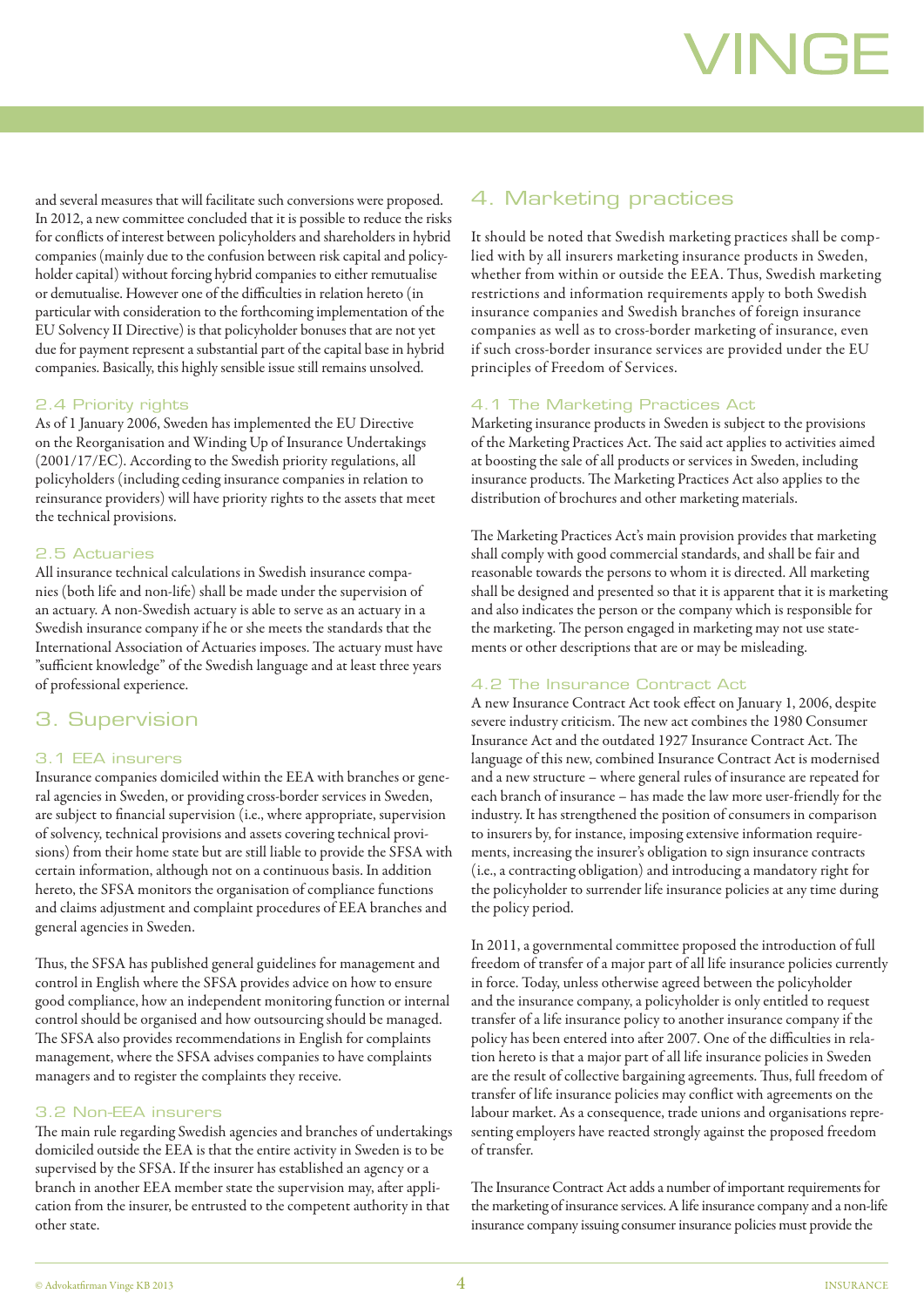policyholder with extensive information about the policy. The information must be provided in Swedish. It may be provided in other languages, however, only if the policyholder so desires. The information must be provided in writing or in any other form that gives the policyholder permanent access to it (e.g., via the internet). Certain information must be given before the insurance agreement is entered into, while other information must be provided during the policy period

#### 4.3 The Financial Advice Act

Marketing life insurance products to consumers is subject to specific regulations under the 2004 Financial Advice Act if the products have any savings elements in addition to pure death benefits. The person who sells the policy must have sufficient competence and all advice and other statements made must be documented and provided to the consumer in writing. In addition, the insurance company must ensure that the consumer is dissuaded from products that are not adequate or suitable for the consumer or with regard to his or her needs, economic circumstances and other relevant circumstances.

#### 4.4 Distance marketing of consumer financial services

According to the EU E-commerce Directive adopted in June 2000, it is possible to provide services, under the internal market principles of free movement of services and freedom of establishment, throughout the European Union if the service provider complies with the law in its home state. Foreign insurance companies domiciled within the EEA may, with authorisation from their home state and subject to notification of the home state authority, directly market insurance services in Sweden. According to the SFSA's interpretation of the "general good" principle, the company's marketing must be in compliance with the Marketing Practices Act, even if the foreign insurance company only maintains a web site where a policyholder in Sweden can take out an insurance policy without further contact with the foreign insurance company.

On April 1, 2005, the Distance Marketing Act took effect implementing the EU Directive on Distance Marketing of Consumer Financial Services (2002/65/EC). The said act applies to distance agreements (i.e., agreements signed within a system for reaching agreements at a distance provided that the communication takes place solely at a distance) reached between a business entity and a consumer. According to the Act, certain information must be provided by a business entity when offering services over, for instance, the internet. Among other things, the information requirement covers the following:

- 1. Name and address of the business.
- 2. Main features of the financial service provided.
- 3. Price.
- 4. Cooling-off period.
- 5. Language.
- 6. How complaints in relation to the agreement will be handled.

The Distance Marketing Act provides for a "cooling-off period", i.e., a period of 14 days (or 30 days in the case of life insurance) from the date on which the consumer signed the agreement during which he or she may rescind the agreement. In this case, all monetary amounts must be returned by the business entity

#### 5. Applicable legislation

The Swedish conflict-of-laws principles regarding insurance contracts are not highly developed. In Swedish judicial literature, however, it is generally agreed that the parties are free to choose the law applicable to an insurance contract and that, in the absence of such agreement, the choice shall be made in accordance with an individual method. In case of doubt, preference shall be given to the law in the state where the permanent establishment through which the insurer has entered into the insurance contract is located.

The only codified law on conflict of laws for insurance contracts follows from the implementation of the EU insurance directives and applies only to policies with a connection to more than one EEA member state provided, however, that they have been entered into or renewed *on December 17, 2009 or earlier.* With regard to non-life insurance, the parties to "large risk" policies have complete freedom of choice of contract law. There is no such freedom as regards "mass risk" policies – the applicable law is generally that of the EEA state where the risk is located. With regard to life insurance contracts, the applicable law is usually determined on the basis of where within the EEA the policyholder's residence or establishment is located.

The Rome I Regulation on the law applicable to contractual obligations (Reg. (EC) No. 593/2008) is directly applicable to insurance contracts entered into or renewed *after December 17, 2009.*

#### 6. Taxation

#### 6.1 General

A permanent Swedish establishment of a foreign company will generally be taxed according to the same principles as domestic companies. Swedish tax treaties with other states normally contain a definition of "permanent establishment" that is similar to that provided by the model tax treaty of the Organisation for Economic Cooperation and Development. The ordinary corporation tax rate of 22 per cent also applies to financial institutions. The following additional tax regulations apply to insurance companies, however.

#### 6.2 Swedish insurance companies

A Swedish non-life insurance company is taxed on its net profits. An increase of funds allocated to technical reserves is usually fully deductible in the computation of the company's net income. The company is also entitled to allocate part of its profits to a specific untaxed reserve, the "safety reserve", in accordance with SFSA guidelines. Swedish life insurance companies are primarily subject to a specific yield tax determined by applying a yield tax rate of 15 per cent on pension assurance and 30 per cent on other life assurance on a notional yield corresponding to a sum equal to a government loan interest rate applied on the difference between the company's assets and liabilities at the beginning of the financial year.